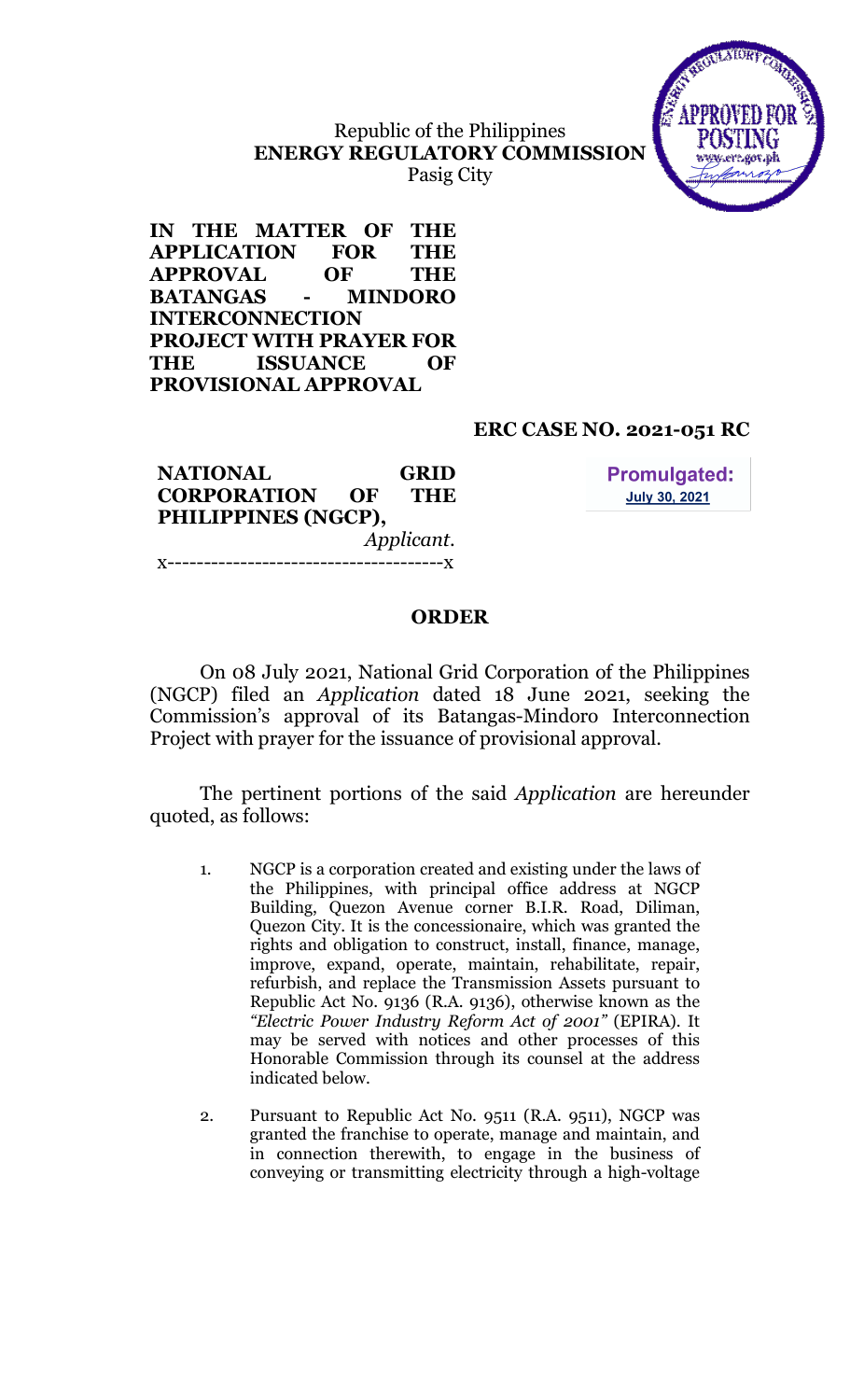backbone system of interconnected transmission lines, substations and related facilities, system operations, and other activities that are necessary to support the safe and reliable operation of the transmission system<sup>1</sup> and is authorized to charge its customers at the rates approved by the Honorable Commission.

- 3. NGCP seeks authority from the Honorable Commission for the immediate implementation of this instant Project pursuant to Section 9 (d) of R.A. 9136 or the EPIRA which directs NGCP to submit any plan for expansion or improvement of its facilities for approval by the Honorable Commission.
- 4. Mindoro is the seventh largest island in the Philippines, and is divided into two provinces: Occidental Mindoro and Oriental Mindoro. The Mindoro island is known as the Rice Granary and Fruit Basket of Southern Tagalog because it is rich and arable. Also, the Mindoro island is popular tourist destination for its beaches, island hopping and deep-water diving.
- 5. Unfortunately, the whole of Mindoro island has been plagued by various power issues. These include frequent power interruptions due to reliance on outdated power facilities, which had been further damaged by Typhoons Nona (2015) and Nina (2016); heavily subsidized generation rates stemming from strong dependence on diesel and bunker fuel; delays in proposed energy projects; uneven electrification rates across provinces; and administrative issues of electric cooperatives (ECs) serving the area2.
- 6. On 19 November 2020, House Bill No. 1370 was filed and sponsored by several Party-List Representatives from the power industry, which directs NGCP to undertake necessary actions for the immediate interconnection of Mindoro and Palawan to the Luzon Grid to ensure the reliable and affordable supply of energy.
- 7. The best and long-term solution to the inefficient power supply in the Mindoro island is the interconnection of the Mindoro to the Luzon Grid, which will eventually benefit Palawan.
- 8. Thus, NGCP proposes for the immediate approval of the proposed Batangas - Mindoro Interconnection Project (Project) with its new components which involve the laying down of submarine cable, installation of overhead transmission lines, and the development of substations.

 $\overline{a}$ 

<sup>1</sup> At Section 1, R.A. 9511.

<sup>2</sup>https://www.doe.gov.ph/press-releases/doe-holds-summit-improve-power-situation-mindoroisland-0.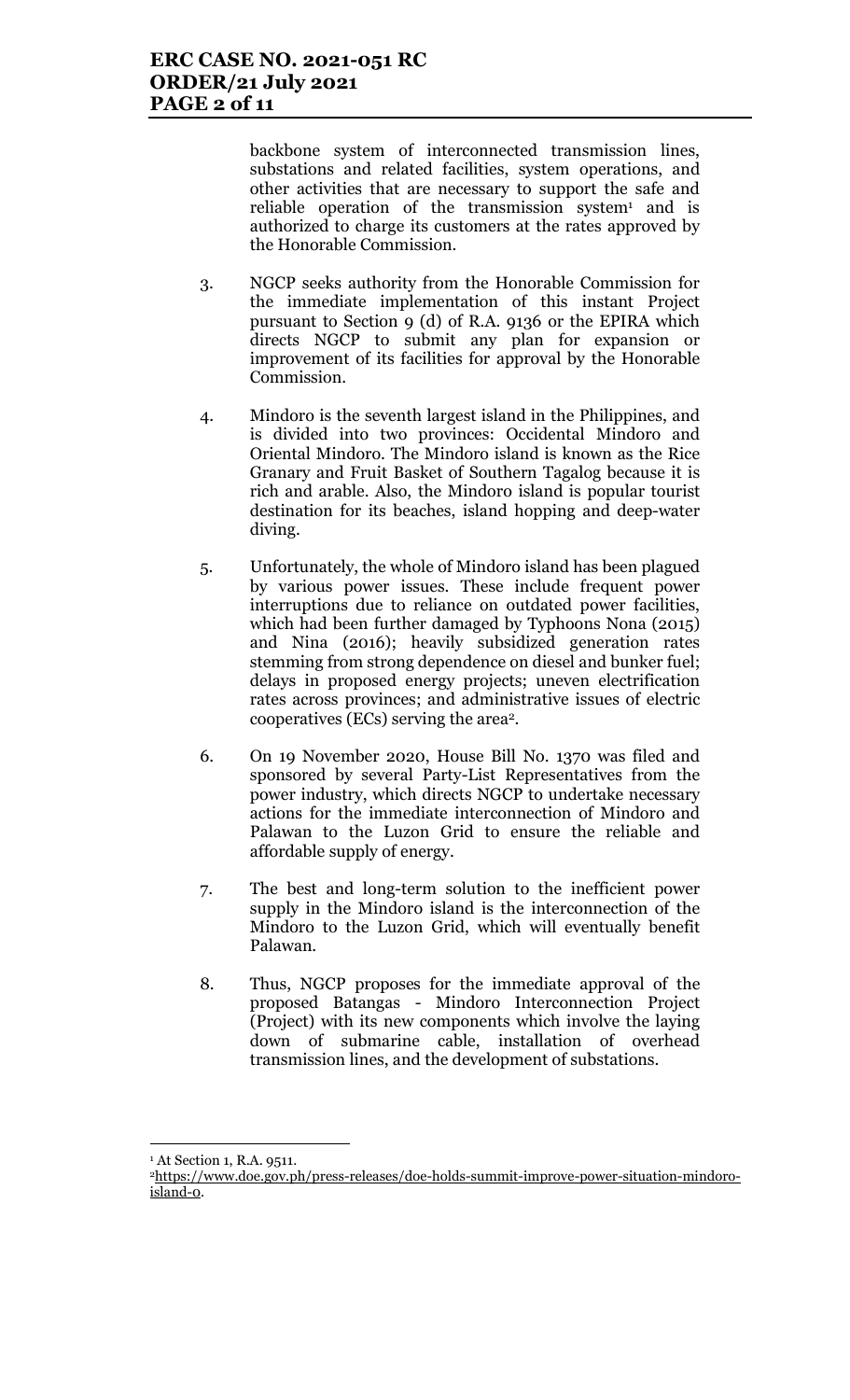## ERC CASE NO. 2021-051 RC ORDER/21 July 2021 PAGE 3 of 11

- 9. With the interconnection, Mindoro can already source adequate and reliable power supply, and access to a more competitive generation sources in the Luzon Grid. Also, with a reliable transmission backbone, Mindoro may export power through the development of renewable power in the province. Further, this will fulfill the government's direction of interconnecting off-grid areas to the main grid. Lastly, this will prepare the country to the planned ASEAN power grid interconnection.
- 10. The proposed Project interconnection will have the following components:

| <b>Transmission Line</b>               | Length          | <b>Voltage</b><br>(kV) | Conductor                     | <b>Type of</b><br><b>Structure</b> |
|----------------------------------------|-----------------|------------------------|-------------------------------|------------------------------------|
| Pinamucan-Lobo CTS Line                | $37 \text{ km}$ | 230                    | 2-795 MCM<br>ACSR/AS          | ST-DC                              |
| Lobo CTS-Mahal na Pangalan<br>CTS Line | $25 \text{ km}$ | 230                    | 1-2500 mm <sup>2</sup> , XLPE | Double circuit<br>Submarine Cable  |
| Mahal na Pangalan CTS-<br>Calapan Line | 6 km            | 230                    | 2-795 MCM<br>ACSR/AS          | ST-DC                              |

|                                | <b>No. of PCB</b> |                |                  |                     | <b>Power</b>                | Line              | <b>Shunt</b>             |
|--------------------------------|-------------------|----------------|------------------|---------------------|-----------------------------|-------------------|--------------------------|
| <b>Substation</b>              | 500<br>kV         | 230<br>kV      | $115 \text{ kV}$ | 69<br>$\mathbf{kV}$ | <b>Transformer</b><br>(MVA) | Reactor<br>(MVAR) | <b>Reactor</b><br>(MVAR) |
| Pinamucan 230 kV<br>Substation |                   | $\overline{2}$ | -                |                     |                             | 2 <sub>X</sub> 30 |                          |
| Calapan 230 kV<br>Substation   |                   | 9              |                  |                     | 2X100                       | 2 <sub>X</sub> 30 | 3 <sup>x25</sup>         |

- 11. The estimated cost of the proposed project is PhP16,871.440Mn, with an implementation period of 110 months.
- 12. The Project is exhaustively discussed in its Project Application Document on the proposed Batangas-Mindoro Interconnection Project - Stage 1 attached as Annex "A."

### Justifications for the Issuance of Provisional Approval

- 13. NGCP is mandated to plan and construct transmission facilities to ensure reliable transmission service to its customers. Thus, it needs adequate transmission capacity to foster economic growth and serve growing demand of the load customers. Considering that planning, site development, right–of-way concerns and construction of the transmission facilities would take several years to develop and complete, it is critical for NGCP to act immediately and address issues early by undertaking the abovementioned projects.
- 14. The power system of Mindoro Island is presently being operated by Small Power Utilities Group (SPUG) of the National Power Corporation (NPC), Oriental Mindoro Electric Cooperative (ORMECO) and Occidental Mindoro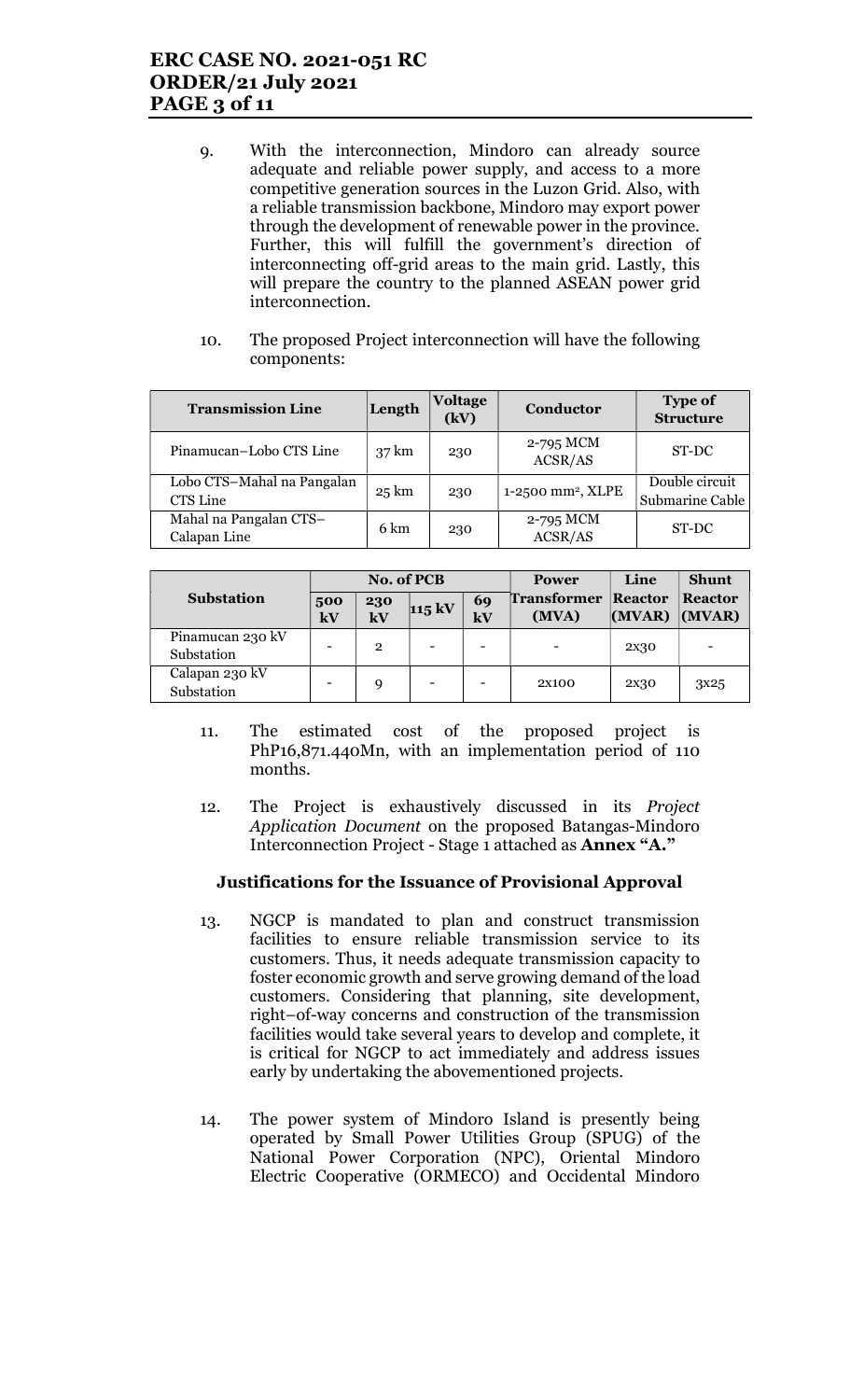Electric Cooperative (OMECO). In 2019, the combined total load of the two (2) electric cooperatives reached more than 80MW.

- 15. With the forecasted increase in the demand for Mindoro Island, the current source of power can no longer accommodate the future load requirements. The implementation of the interconnection of the Luzon Grid to the Mindoro Grid will resolve this issue by providing Mindoro with an access to a more reliable and competitive generation sources in the Luzon Grid. By being connected to the main grid, the power quality issues which result to frequent power interruption experienced by the customers will be addressed.
- 16. Also, the Project is a pre-requisite project for the proposed interconnection of the Palawan to the main grid in support to the government's direction of interconnecting off-grid areas in pursuit of the realization of the One Grid Philippines. Lastly, Mindoro is an excellent site for potential wind and solar renewable energy power plants.
- 17. In support of this application, NGCP submits the Judicial Affidavit of Engr. Vicente N. Loria, Transmission Planning Manager, Transmission Project Development Division, Transmission Planning Department of NGCP attached as Annex "B."

#### PRAYER

WHEREFORE, premises considered, NGCP most respectfully prays that this Honorable Commission:

- 1. Immediately ISSUE an Order PROVISIONALLY AUTHORIZING the implementation of Batangas-Mindoro Interconnection Project; and
- 2. After notice and hearing, **APPROVE** the Application for the implementation of the Batangas-Mindoro Interconnection Project.

NGCP prays for other equitable relief.

 $\overline{a}$ 

Finding the said Application to be sufficient in form with the required fees having been paid, the Commission hereby sets the same for determination of compliance with the jurisdictional requirements, expository presentation, pre-trial conference and presentation of evidence on the following dates and online platform for the conduct thereof, pursuant to Resolution No. 09, Series 0f 2020,3 dated

<sup>3</sup> A Resolution Adopting the Guidelines Governing Electronic Applications, Filings and Virtual Hearings Before the Energy Regulatory Commission.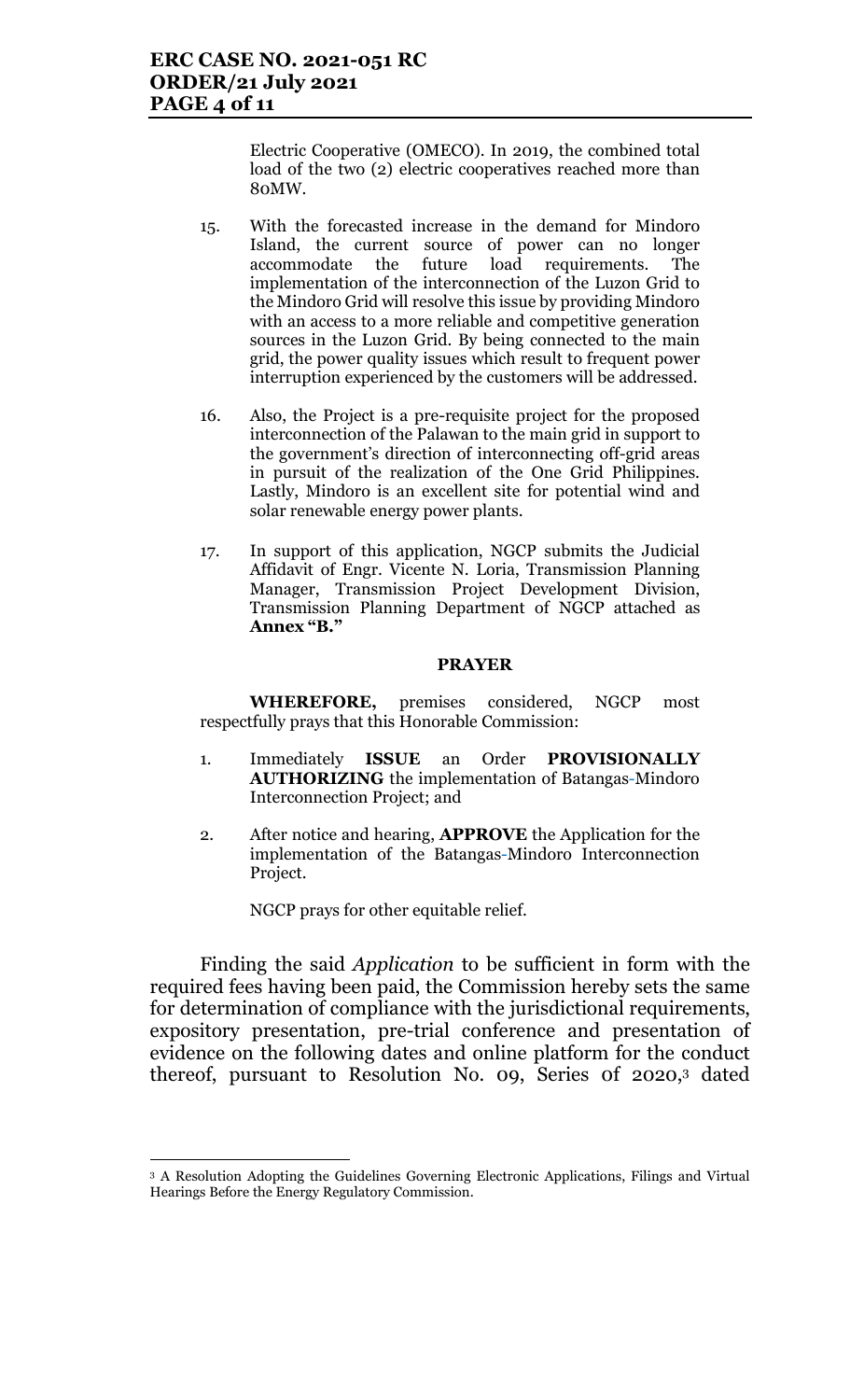## ERC CASE NO. 2021-051 RC ORDER/21 July 2021 PAGE 5 of 11

24 September 2020 and Resolution No. 01, Series of 2021, dated 17 December 2020 (ERC Revised Rules of Practice and Procedure)4:

| Date                                                                              | <b>Platform</b>                  | <b>Activity</b>                                                                                                                                                              |
|-----------------------------------------------------------------------------------|----------------------------------|------------------------------------------------------------------------------------------------------------------------------------------------------------------------------|
| 02 September 2021<br>(Thursday) at two<br>o'clock in the afternoon<br>(2:00 P.M.) | <b>Microsoft</b><br><b>Teams</b> | Determination of<br>compliance with<br>jurisdictional<br>requirements and<br><b>Expository Presentation</b><br>for the Luzon, Visayas<br>and Mindanao<br><b>Stakeholders</b> |
| 09 September 2021<br>(Thursday) at two<br>o'clock in the afternoon<br>(2:00 P.M.) | <b>Application</b>               | Pre-trial Conference and<br><b>Presentation of Evidence</b>                                                                                                                  |
| 16 September 2021<br>(Thursday) at two<br>o'clock in the afternoon<br>(2:00 P.M.) |                                  | <b>Presentation of Evidence</b>                                                                                                                                              |

# RELATIVE THERETO, NGCP is hereby directed to:

- 1) Cause the publication of the attached Notice of Virtual Hearing in two (2) newspapers of nationwide circulation in the Philippines at its own expense, twice (2x) within two (2) successive weeks, the dates of publication not being less than seven (7) days apart, and the date of the last publication to be made not later than ten (10) days before the date of the scheduled initial hearing;
- 2) Furnish with copies of this Order and the attached Notice of Virtual Hearing the Offices of the Provincial Governors, the Mayors, and the Local Government Unit (LGU) legislative bodies within the affected areas for the appropriate posting thereof on their respective bulletin boards;
- 3) Inform the consumers within the affected areas, by any other means available and appropriate, of the filing of the Application, its reasons therefor, and of the scheduled virtual hearings thereon;

 $\ddot{\phantom{a}}$ <sup>4</sup> A Resolution Adopting the Revised Rules of Practice and Procedure of the Energy Regulatory Commission.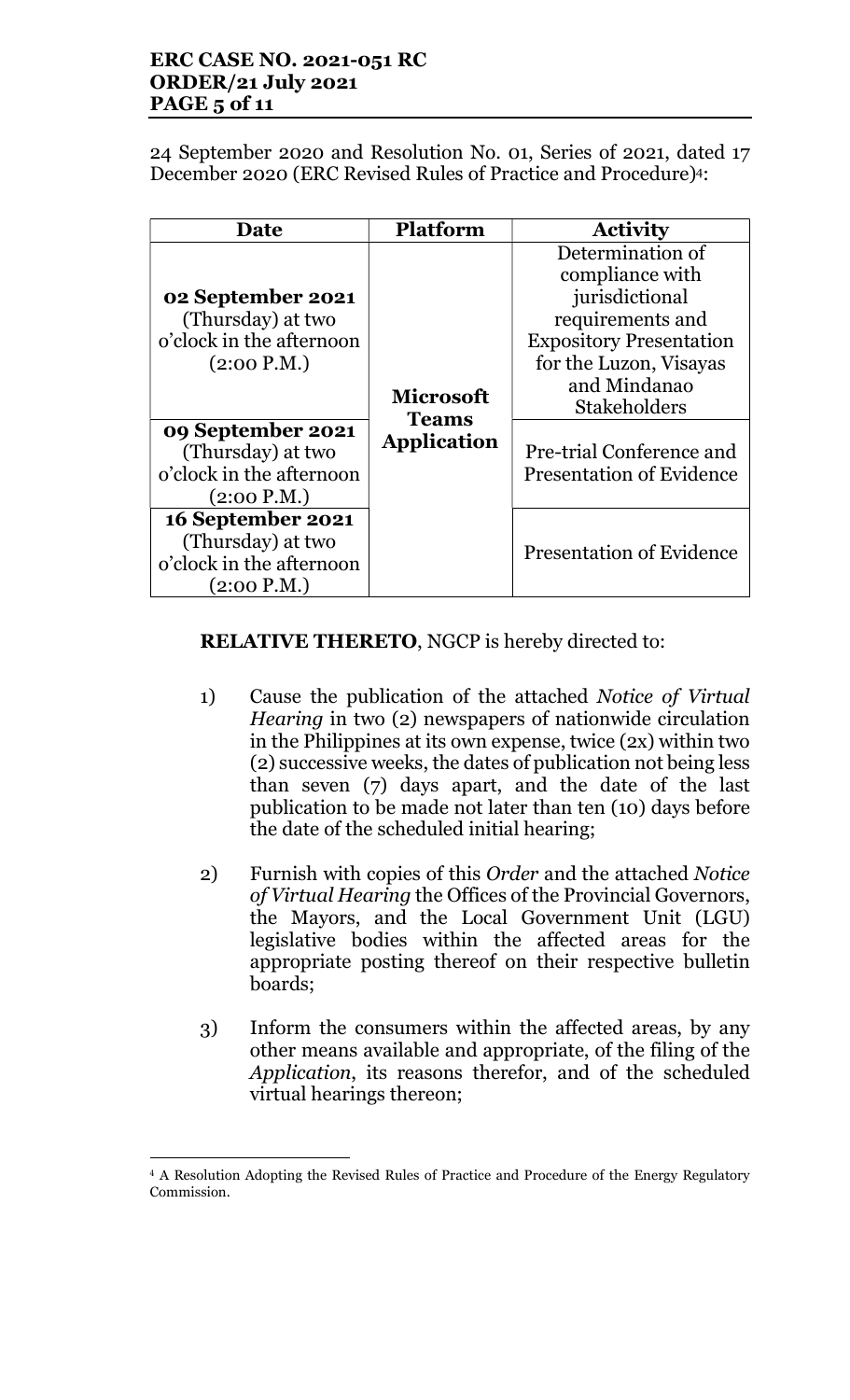- 4) Furnish with copies of this Order and the attached Notice of Virtual Hearing, the Office of the Solicitor General (OSG), the Commission on Audit (COA), and the Committees on Energy of both Houses of Congress. They are hereby requested, if they so desire to send their duly authorized representatives and attend the scheduled hearings; and
- 5) Furnish with copies of the Application and its attachments all those making requests therefor, subject to the resolution of the prayer for confidential treatment of information, if any, and reimbursement of reasonable photocopying costs.<sup>5</sup>

Within five (5) calendar days prior to the date of the scheduled initial virtual hearing, NGCP must submit to the Commission via electronic mail (e-mail) at  $d$ <sub>ocket</sub>@erc.ph, copy furnish the Legal Service through legal@erc.ph, its written compliance to the aforementioned directives by attaching therewith, methodically arranged and duly marked, the following:

- 1) The evidence of publication of the attached Notice of Virtual Hearing consisting of affidavit of the Editors or Business Managers of the newspapers where the said Notice of Virtual Hearing were published, and the complete issues of the said newspapers;
- 2) The evidence of actual posting of this Order and the attached Notice of Virtual Hearing consisting of certifications issued to that effect, signed by the aforementioned Governors, Mayors, and LGU legislative bodies or their duly authorized representatives, bearing the seals of their offices;
- 3) The evidence of other means employed by NGCP to inform the consumers affected of the filing of the Application, its reasons therefor, and of the scheduled hearings thereon;
- 4) The evidence of receipt of copies of this Order and the attached Notice of Virtual Hearing by the OSG, COA, and the Committees on Energy of both Houses of Congress;
- 5) The evidence of receipt of copies of the Application and its attachments by all those making requests therefor, if any; and

 $\ddot{\phantom{a}}$ 5 For the e-mail address of the Applicant, please see page 10.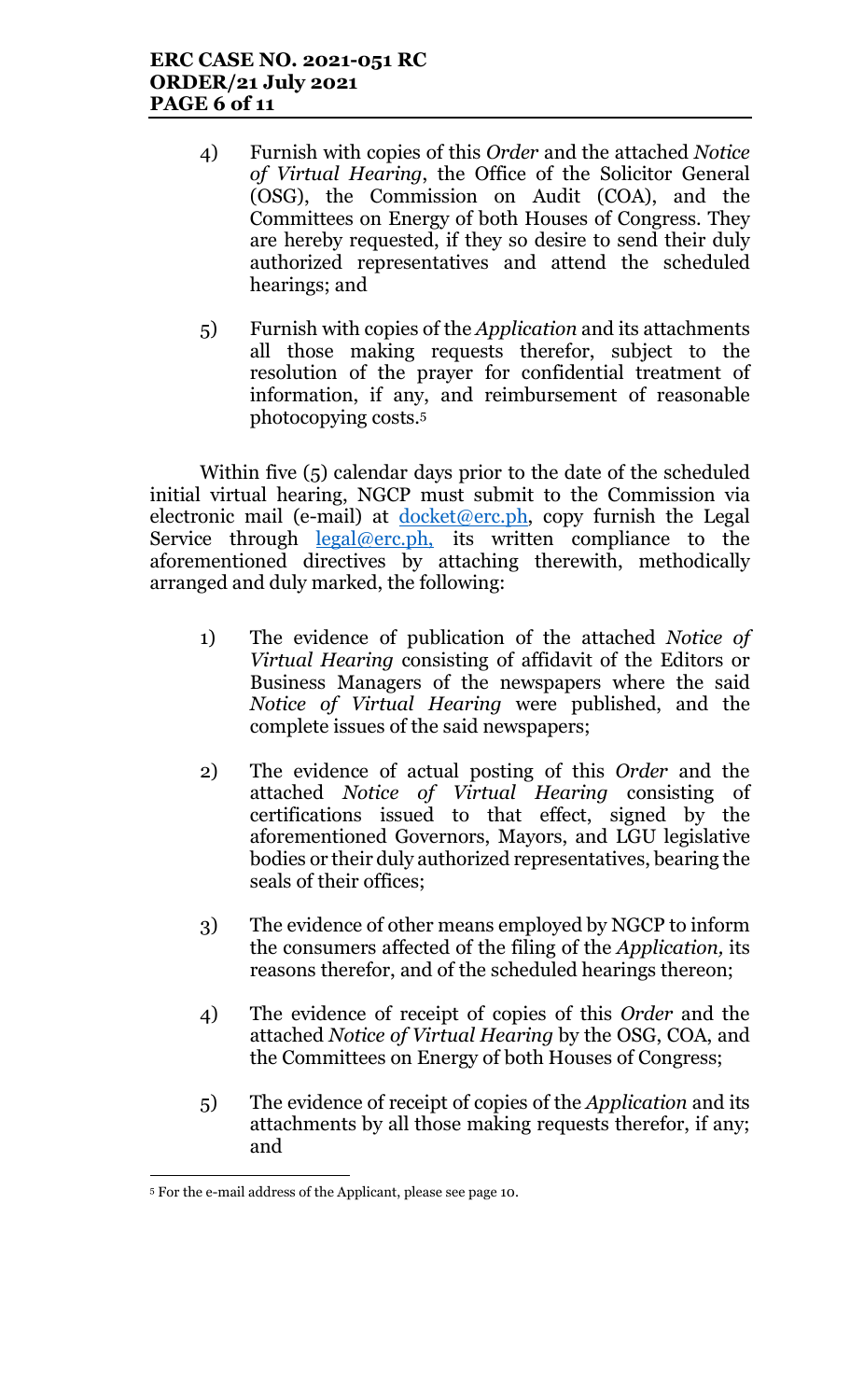6) Such other proofs of compliance with the requirements of the Commission.

Moreover, NGCP is hereby required to post on its bulletin boards, the scanned copies of the jurisdictional requirements, together with the newspaper publications and certifications issued by the concerned Office of the Mayors, Provincial Governors and Local Legislative Bodies and to submit proof of posting thereof.

NGCP and all interested parties are also required to submit to the Commission via e-mail at  $d$ ocket@erc.ph, copy furnish the Legal Service through  $\frac{\text{legal@erc.ph}}{\text{.}}$  at least five (5) calendar days before the date of the scheduled initial virtual hearing and Pre-trial Conference, their respective Pre-Trial Briefs containing, among others:

- 1) A summary of admitted facts and proposed stipulation of facts;
- 2) The issues to be tried or resolved;
- 3) The documents or exhibits to be presented, stating the purposes and proposed markings therefor, which should also be attached to the Pre-trial Brief; and
- 4) The number and names of the witnesses, with their written testimonies in a Judicial Affidavit form attached to the Pre-trial Brief.

NGCP must ensure that all the documents or exhibits proposed to be presented have already been duly submitted to the Commission at least five (5) calendar days before the date of the scheduled initial virtual hearing and Pre-trial Conference pursuant to the preceding paragraph.

Failure of NGCP to comply with the above requirements within the prescribed period shall be a ground for cancellation of the scheduled hearings, and the resetting of which shall be six (6) months from the said date of cancellation.

NGCP must also be prepared to make an expository presentation of the instant Application, aided by whatever communication medium that it may deem appropriate for the purpose, in order to put in plain words and explain, for the benefit of the consumers and other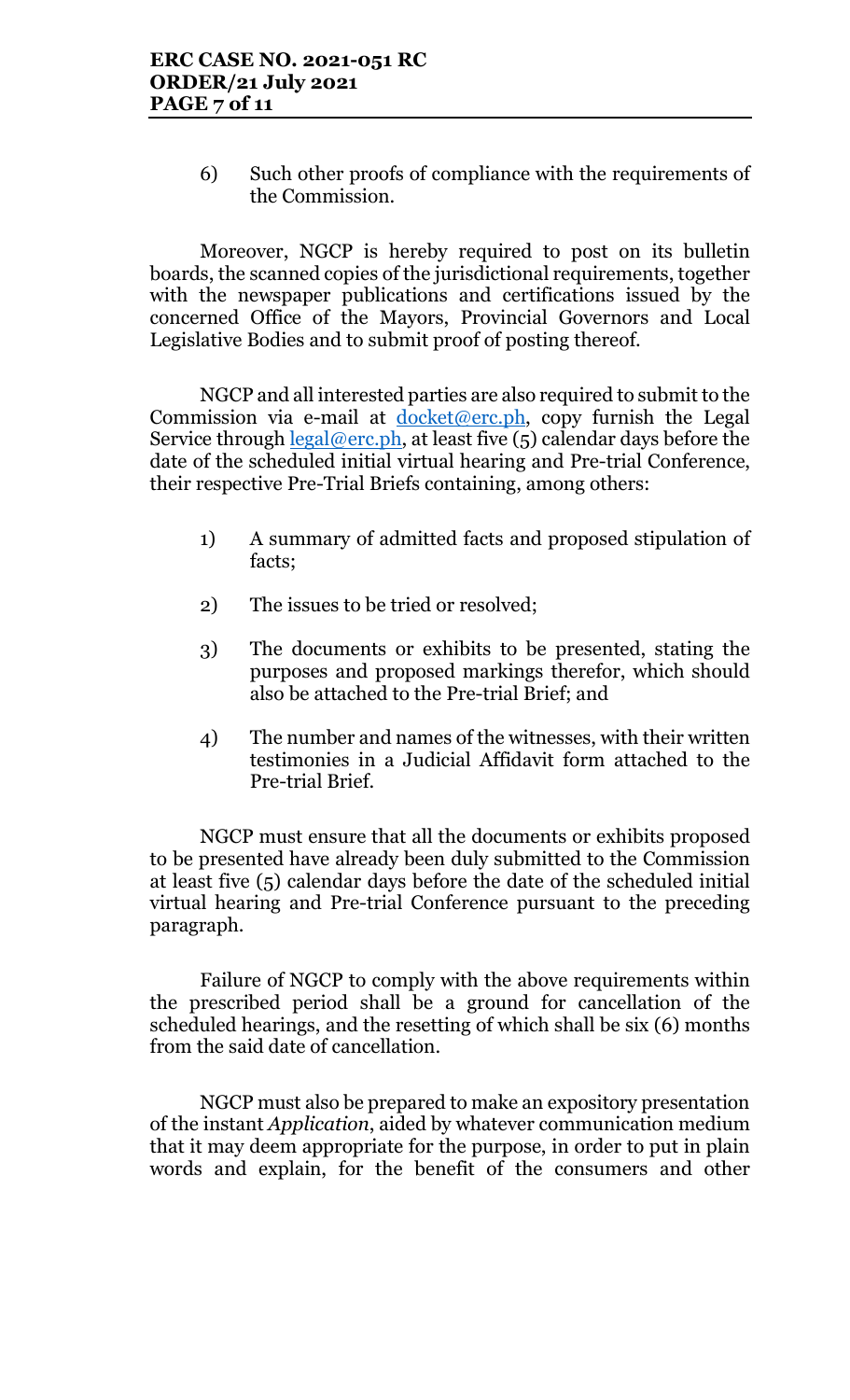concerned parties, the nature of the Application with relevant information and pertinent details substantiating the reasons and justifications being cited in support thereof.

NGCP is hereby directed to file a copy of its Expository Presentation via e-mail at  $d$ ocket@erc.ph, copy furnish the Legal Service through  $\text{legal@erc.ph.}$  at least five  $(5)$  calendar days prior to the scheduled virtual hearing. NGCP shall also be required, upon the request of any stakeholder, to provide an advance copy of its expository presentation, at least five (5) calendar days prior to the scheduled virtual hearing.

Any interested stakeholder may submit its comments and/or clarifications at least one (1) calendar day prior to the scheduled virtual hearing, via e-mail at  $d$ ocket@erc.ph, copy furnish the Legal Service through legal@erc.ph. The Commission shall give priority to the stakeholders who have duly submitted their respective comments and/or clarifications, to discuss the same and propound questions during the course of the expository presentation.

NGCP is hereby directed to submit, either through personal service, registered or ordinary mail/private courier, one (1) set of the original or certified true hard/printed copy/ies of its Jurisdictional Compliance, Expository Presentation, Pre-trial Brief, and Judicial Affidavit/s of witness/es, within five (5) working days from the date that the same were electronically submitted, as reflected in the acknowledgment receipt e-mail sent by the Commission. Similarly, all interested parties who filed their Petition for Intervention or Opposition are required to submit the hard/printed copy thereof within the same period through any of the available modes of service.

(This space was intentionally left blank.)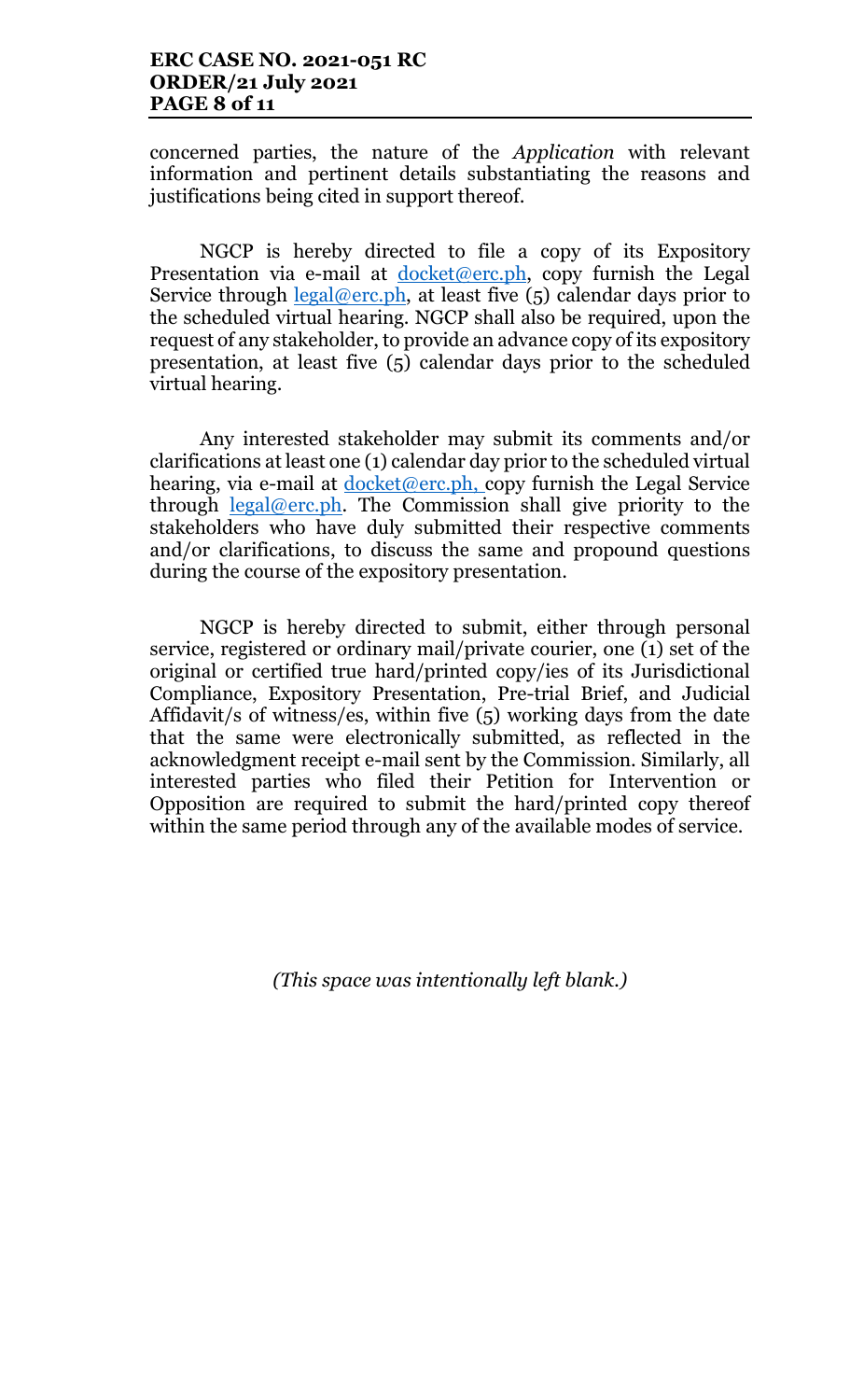### ERC CASE NO. 2021-051 RC ORDER/21 July 2021 PAGE 9 of 11

Finally, NGCP, including its authorized representative/s and witness/es, are hereby directed to provide the Commission, thru legal.virtualhearings@erc.ph, with their respective e-mail addresses upon receipt of this Order. The Commission will send the access link/s to the aforementioned hearing platform within five (5) working days prior to the scheduled hearings.

# SO ORDERED.

Pasig City, 21 July 2021.

FOR AND BY AUTHORITY OF THE  $\cancel{Q}$ OMMISSION: AGNES VST DEVANADERA Chairperson and CEO



 $RM$  as  $\gamma$ LS: RSPV/ARG/MCCG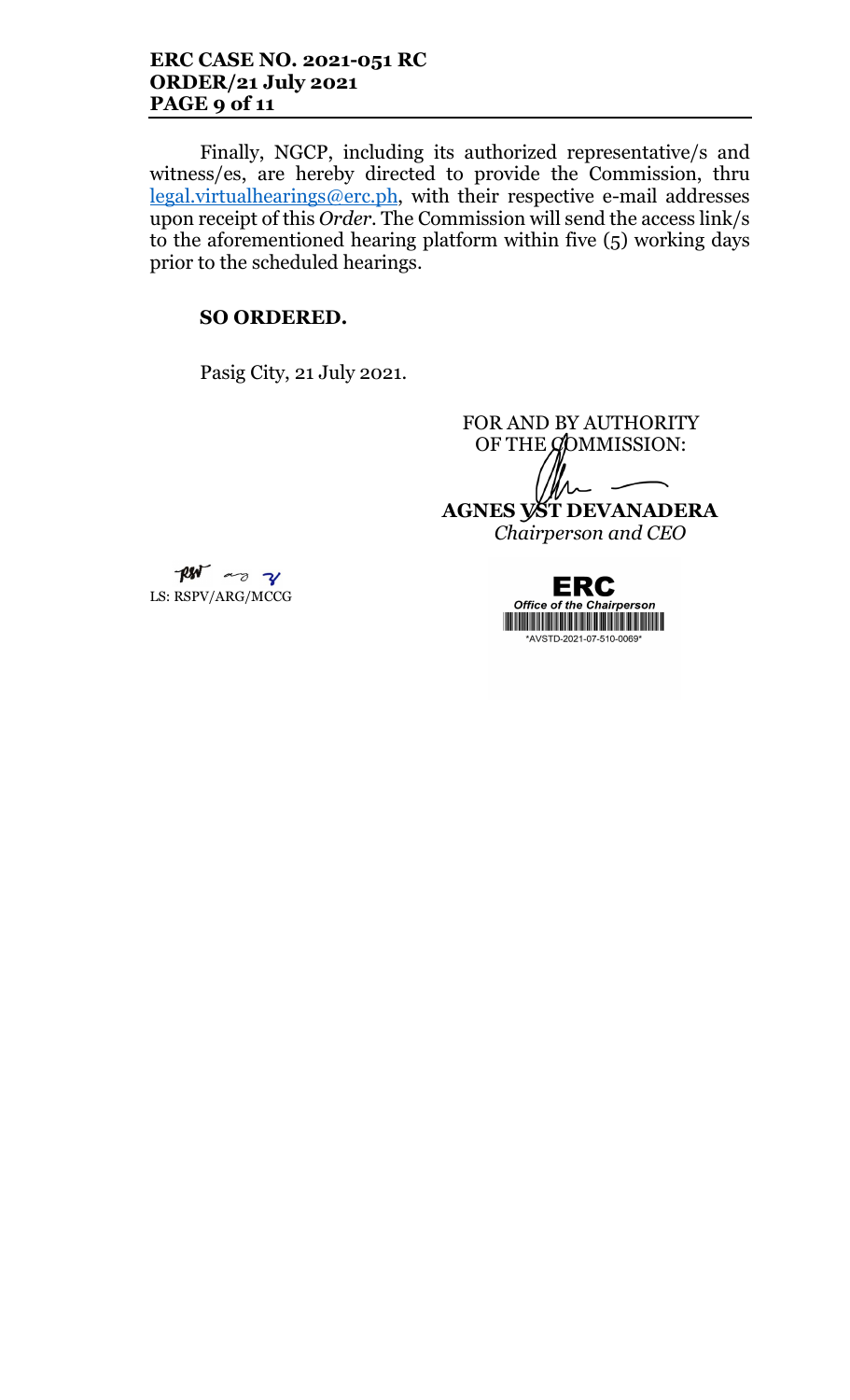# ERC CASE NO. 2021-051 RC ORDER/21 July 2021 PAGE 10 of 11

#### Copy Furnished:

- 1. National Grid Corporation of the Philippines (NGCP) Applicant NGCP Building, Quezon Ave. cor. BIR Road, Diliman, Quezon City corpcom@ngcp.com
- 2. Attys. Luis Manuel U. Bugayong, Lally C. Ortilla-Mallari and Rich L. Almario Counsels for Applicant NGCP Office of the General Counsel NGCP Building, Quezon Ave. cor. BIR Road, Diliman, Quezon City lubugayong@ngcp.ph; rdbaldovino@ngcp.ph
- 3. Office of the Solicitor General (OSG) 134 Amorsolo Street, Legaspi Village, Makati City docket@osg.gov.ph
- 4. Commission on Audit (COA) Commonwealth Avenue, Quezon City 1121 citizensdesk@coa.gov.ph
- 5. Senate Committee on Energy GSIS Building, Roxas Boulevard, Pasay City 1307 senateenergycommittee@gmail.com
- 6. House Committee on Energy Batasan Hills, Quezon City 1126 committee.energy@house.gov.ph
- 7. Philippine Chamber of Commerce and Industry (PCCI) 3rd Floor, Chamber and Industry Plaza (CIP), 1030 Campus Avenue corner Park Avenue McKinley Town Center, Fort Bonifacio, Taguig City secretariat@philippinechamber.com
- 8. Power Sector Assets and Liabilities Management Corporation (PSALM) 24th Floor Vertis North Corporate Center 1, Astra corner Lux Drives Vertis North, Mindanao Avenue, Quezon City infos@psalm.gov.ph
- 9. National Transmission Corporation (TransCo) TransCo Main Building, Quezon Avenue corner BIR Road, Diliman, Quezon City OVP-Legal@transco.ph
- 10. Office of the Mayor Quezon City
- 11. Office of the Local Government (LGU) legislative body Quezon City
- 12. Office of the Mayor Cebu City
- 13. Office of the Local Government (LGU) legislative body Cebu City
- 14. Office of the Mayor Iligan City, Lanao del Norte
- 15. Office of the Local Government (LGU) legislative body Iligan City, Lanao del Norte
- 16. Office of the Mayor Davao City, Davao del Sur
- 17. Office of the Local Government (LGU) legislative body Davao City, Davao del Sur